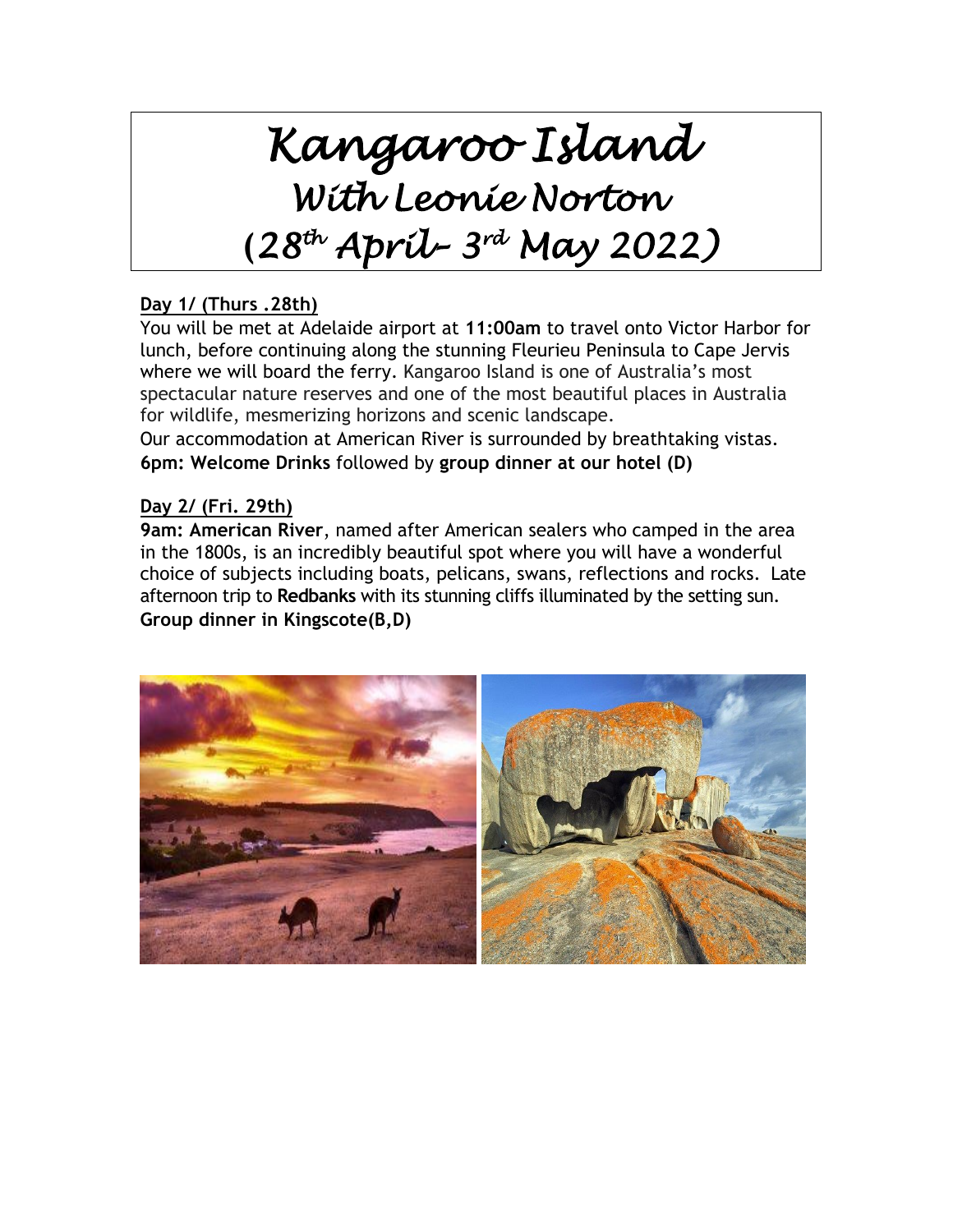#### **Day 3/ (Sat. 30th)**

**9am:** Driving across the island to **Flinders Chase National Park**, we reach **Remarkable Rocks,** one of the most photographed places on Kangaroo Island. Formed over millions of years, they are a result of a huge slab granite floating up from the much denser magma beneath the Earth's crust. Continuing on to **Cape Du Coedic Lighthouse**, the boardwalk to **Admiral's Arch** & **Vivionne Bay** (voted as one of the most beautiful beaches in Australia,) you will be rewarded with fabulous painting and sketching opportunities. The North Coast Road leading to **Western River Cove** is stunning. The late afternoon light shining through the trees lining this road is captivating. Rolling fields, amazing gum trees and stunning coastal views will inspire you for future paintings.

**Optional dinner (B)**

## **Day 4/ (Sun. 1st)**

**Penneshaw** with its quaint little seaside cottages, as well as **Frenchman's Rock** is a fabulous place to sketch and paint. Heading east, we reach **Cape Willoughby Lighthouse**, the first lighthouse to be constructed in South Australia, dating all the way back to 1852. From here you have stunning views over the cliffs before we reach **Prospect Hill** with its panoramic vistas. **Optional dinner (B)**

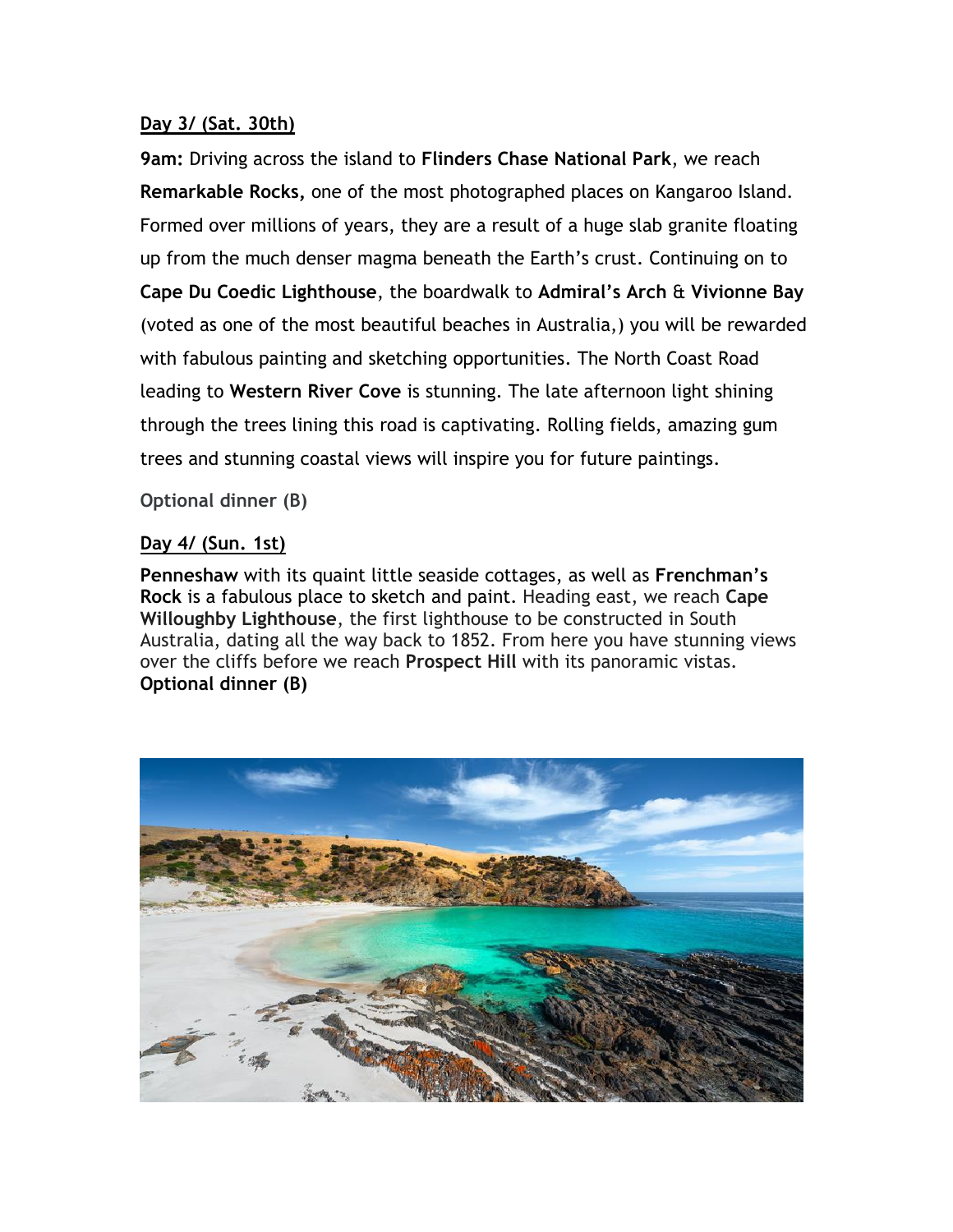# **Day 5/ (Mon. 2nd)**

**9am: Kingscote:** The Old Jetty on the path leading down to **Nepean Bay** is a painter's dream – you'll find quite a few old broken jetty poles leading to the horizon which make an intriguing painting subject.

Free afternoon to explore Kingscote, visit art galleries & shops.

**5pm:** Afternoon **critique** with **farewell drinks** followed by **dinner** at our hotel **(B, D)**

## **Day 6/ (Tues. 3rd)**

**8am:** After an early departure, we catch the ferry from Penneshaw to Cape Jervis, before travelling up the coast to Adelaide Airport. **Please book return flight after 2pm. (B)**

**For details email :: [artemisarttours@hotmail.com](mailto:artemisarttours@hotmail.com) OR phone 0426 745 424**